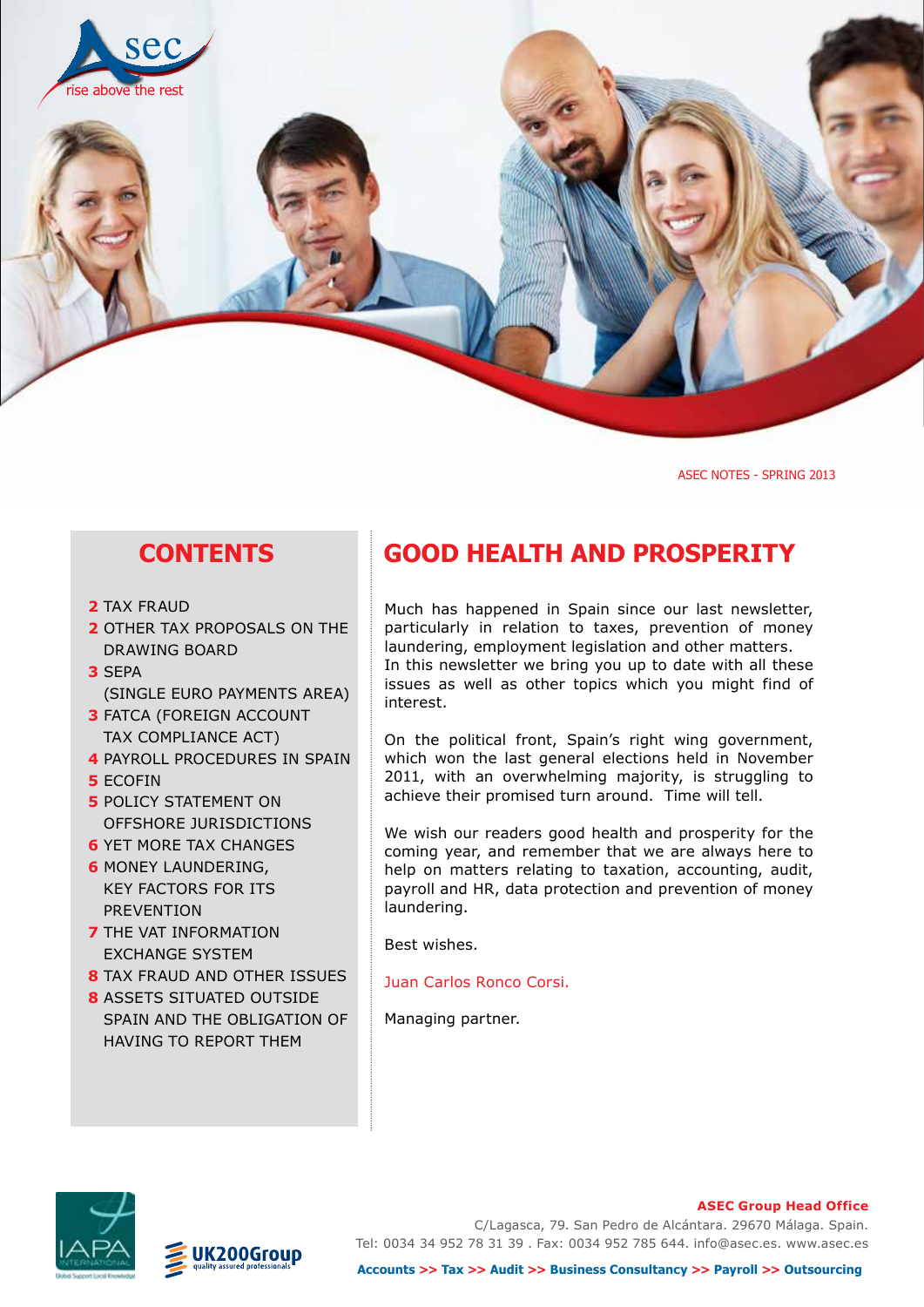# **TAX FRAUD**

New penalties have recently been announced as part of the Spanish Government's drive to stamp out tax evasion.

New fines have been introduced for obstructing tax investigations when the tax payer in question is under inspection.

Such fines oscillate between 1,000 and 100,000 Euros for persons who do not carry out business or professional activities, and between 3,000 and 600,000 Euros for those that do.



### **OTHER TAX PROPOSALS ON THE DRAWING BOARD**

As mentioned in the introduction to this general newsletter, the government continues to make regular return visits to the tax drawing board.

Here are some indications of potential new legislation:

- 1. Disclosure of gains obtained abroad on quoted and unquoted investments.
- 2. Real estate investments overseas, including those made through holding companies.
- 3. Assets and investments held outside Spain but not declared will not be statute barred for tax purposes.

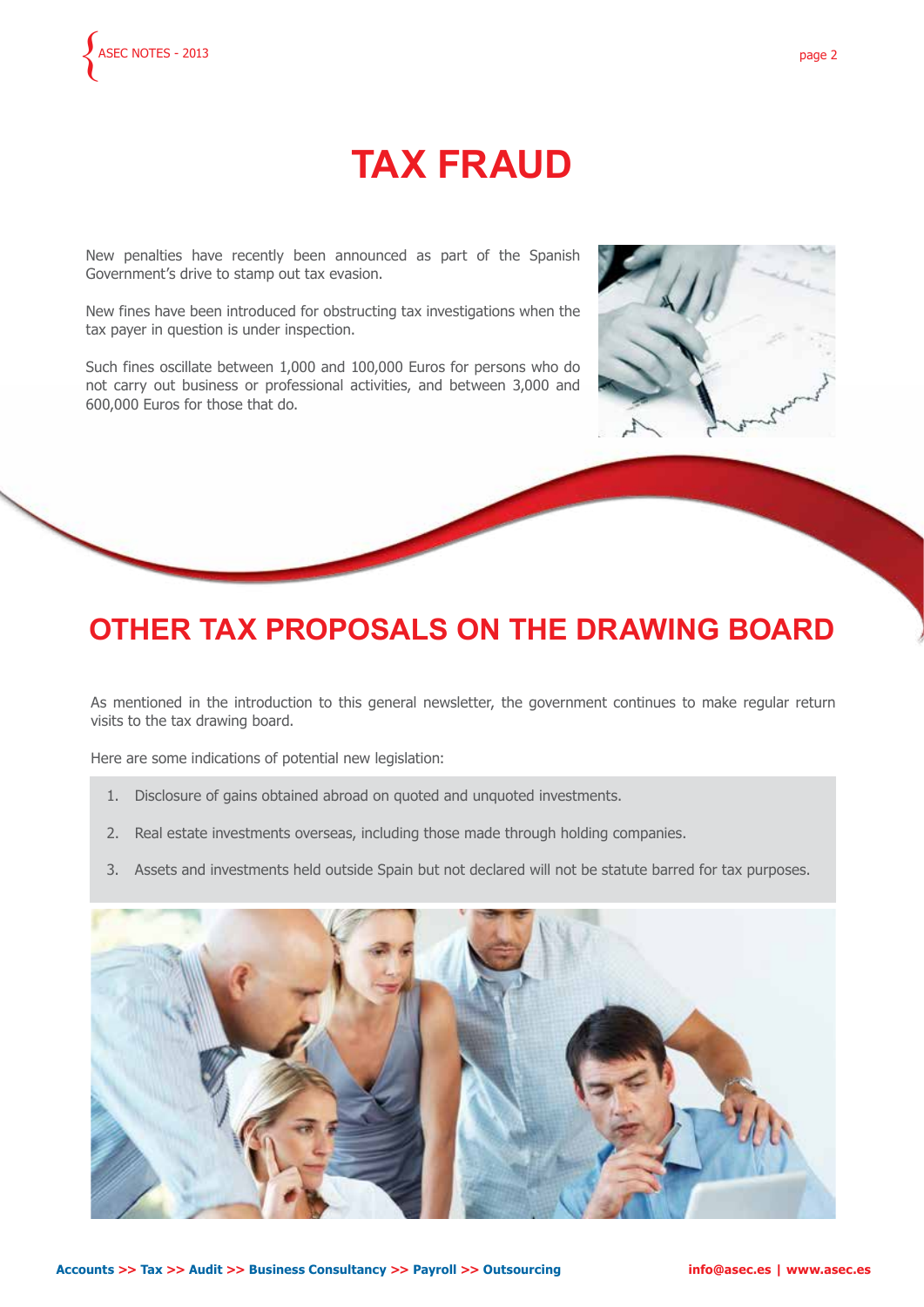



**Juan Carlos Ronco Corsi** jrc@asec.es - skype: juan.ronco

*Www.asec.ess.* 

## **SEPA (SINGLE EURO PAYMENTS AREA)**

In March last year the above payment system came into force throughout the EU.

The objective of this scheme is to set up a financial infrastructure which will be able to consolidate, centralize and standardize all payment and receipt systems, for banks and other types of financial institutions.

This system will become mandatory as from February 2014, and will operate via one of two channels; CORE, the basic scheme, or B2B, the scheme designed for business users. SEPA will make life much easier for cross border financial transactions, and drastically reduce the payment time.

# **FATCA**

### **(FOREIGN ACCOUNT TAX COMPLIANCE ACT)**



Spain and the USA recently signed an updated version of the double tax treaty between the two countries, a measure which is designed to reinforce the relationship between the two countries. The USA expects to sign similar agreements with other countries in the near future. Commonly known as FATCA, this measure follows the steps taken last summer by UK, Germany, Italy, France, USA and Spain. In accordance with this new piece of legislation, financial institutions in both countries will be required to inform the tax authorities of their respective co-signatories, of financial transactions between tax payers of all these countries.

**Single Euro Payments Area** 

The Isle Of Man is also working with the UK on these issues.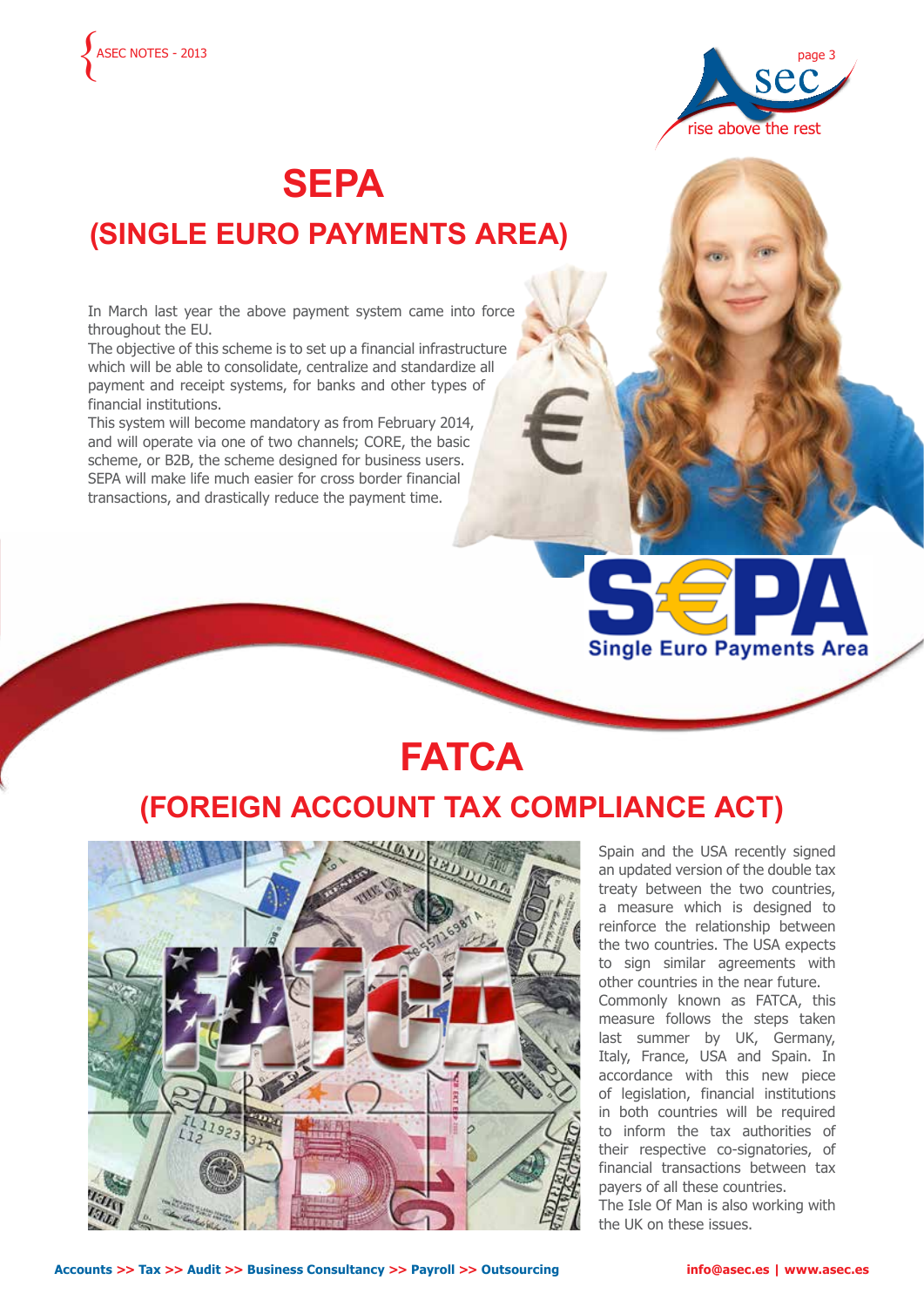## **PAYROLL PROCEDURES IN SPAIN**

 $\mathbb{A}$  and  $\mathbb{A}$  and  $\mathbb{A}$ 

For organizations considering expanding their operations into Europe, Spain is a great staring point. In addition to a highly qualified workforce, the nation's strategic location makes it a gateway to accessing the growing markets throughout Europe and North Africa. Moreover, the country's cultural ties to Latin America make it a launching ground for business with that region as well.

What makes establishing operations in Spain even more compelling is that the Spanish government offers various incentives for developing businesses and provides an inviting environment for foreign investment.

**Employment Contracts:** Employment contracts in Spain are determined by the duration of each worker's employment. As a result, contracts can be either permanent or temporary, and full time or part time, according to the hours determined in the collective agreement.

**Contract Registration:** For each employee the organization hires, the company must register the employment contract with the social security authorities and Spain's national employment service. New contracts must be registered before the start of employment, and contract changes or terminations must be registered within six days.

**Probationary Period:** Newly enacted legislation for 2012 greatly extended the probationary period of employment from 15 days to one year. During this time, both the employer or employee can terminate employment without prior notice, and the employer is not required to pay severance.

**Overtime compensation:** Employees are permitted to work a maximum of 80 hours of overtime per year, with exceptions for urgent or extraordinary situations. Overtime is taxable and subjected to specific social security tax percentages.

**Severance:** According labour legislation, employers are required to provide dismissed permanent employees with 33 day's worth of salary for every year worked, with temporary employees receiving a severance of eight days of salary per each year they worked.

While these are the most crucial parts of Spain's labour legislations, there is another set of rules governing payments and deductions for employees. While these rules are complex and vary from between regions, they are designed to protect one of the country's most valuable resources: its workforce. Before hiring workers in Spain, make sure you are familiar with the following rules for compensating employees appropriately.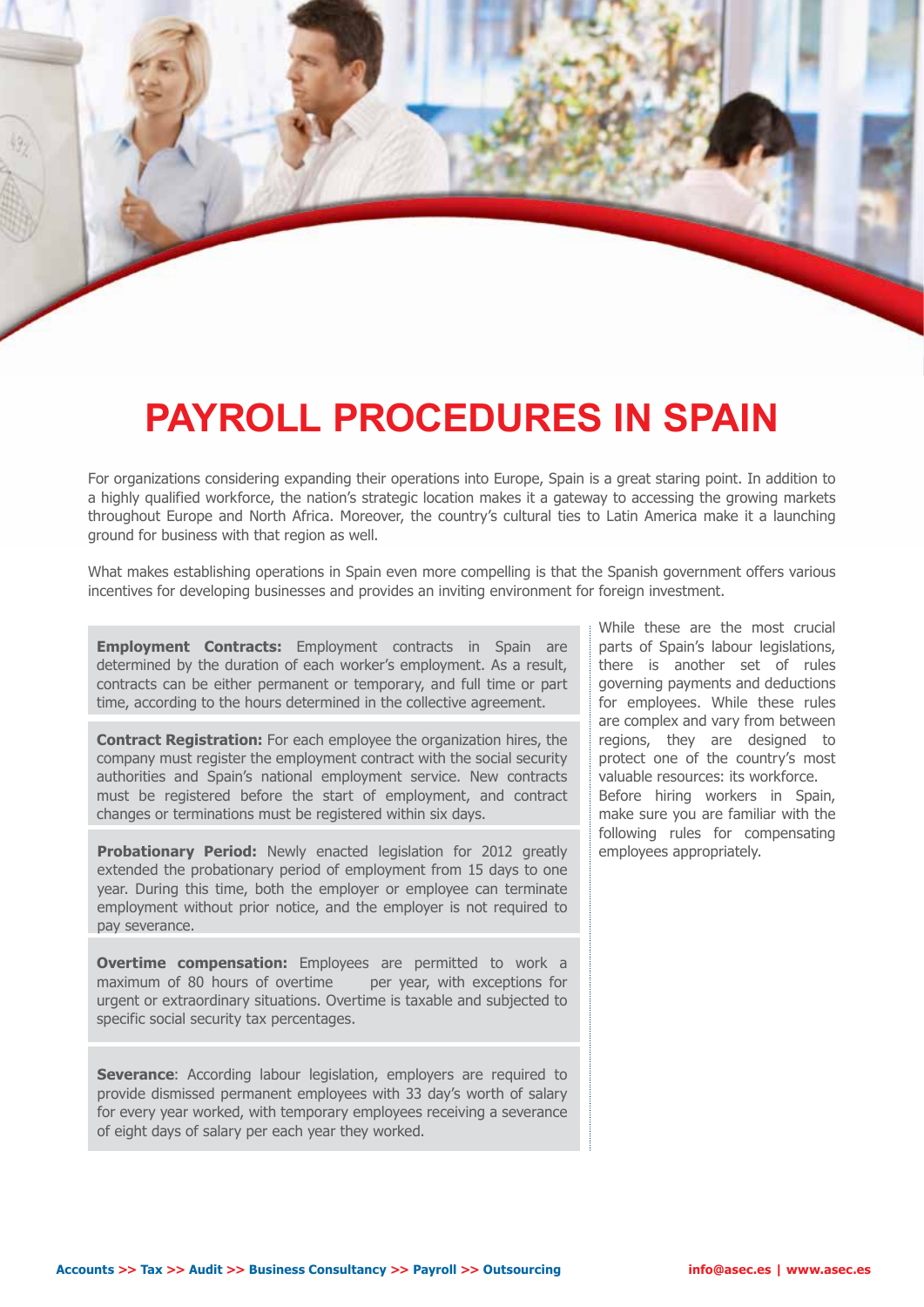

**Number of Payments:** Employers in Spain must pay their workers in 12 monthly payments, though many collective agreements require two additional payments in July and December that are sometimes pro-rated and included in monthly payrolls through social security contributions.

**Sick Leave:** Compensation for sick leave depends on the length of the absence; there is no pay for three or fewer sick days, but the employer must pay 60 percent of the salary for each day between four and 15 days. For sick leave longer than that, or for injuries that occur on the job, Spain's National Institute of Social Security takes over the payments.

**Personal Income Tax:** Employers are responsible for deducting personal income tax from their employees' pay checks, with the amount based on both national and regional rules that account for gross amount, disability degree, place of residence, and number of children. Taxes must be filed by the 20th of each month and by January 31 for the annual filing.

**Social Security Tax Rates:** Employees are expected to pay a social security tax rate between 4.8 percent and 6.4 percent of their salaries, while employers must pay a social security tax rate of 29.9 percent for each employee.

**Social Security Contributions:** Social Security contributions are determined by the sum of the amount of the monthly payments that are taxable. For 2013, the contribution ranges from 753€ to 3.425,70€ depending on each employee´s professional group or contribution group.

#### **Finally, in conclusion…**

Establishing operations in a new country is never easy and hiring and compensating employees who speak another language and have a different culture is often the biggest challenge. Due to Spain's complicated and oftenchanging labour regulations, it can be particularly difficult for employers to understand the country's policies and accurately reflect them on their employees' pay checks.

As there are serious repercussions for employers who fail to adhere to the above rules and procedures, companies simply can't afford to risk non-compliance. Instead, they can benefit from working with a partner experienced in all the nuances of Spanish payroll. A company specializing in international payroll can handle the complexities involved with compensating employees in Spain, allowing the organization to devote more time and resources to more strategic business operations.

The ASEC payroll team is a highly skilled group with wide experience in international and national payrolls. It also provides support on other related matters in the HR sector.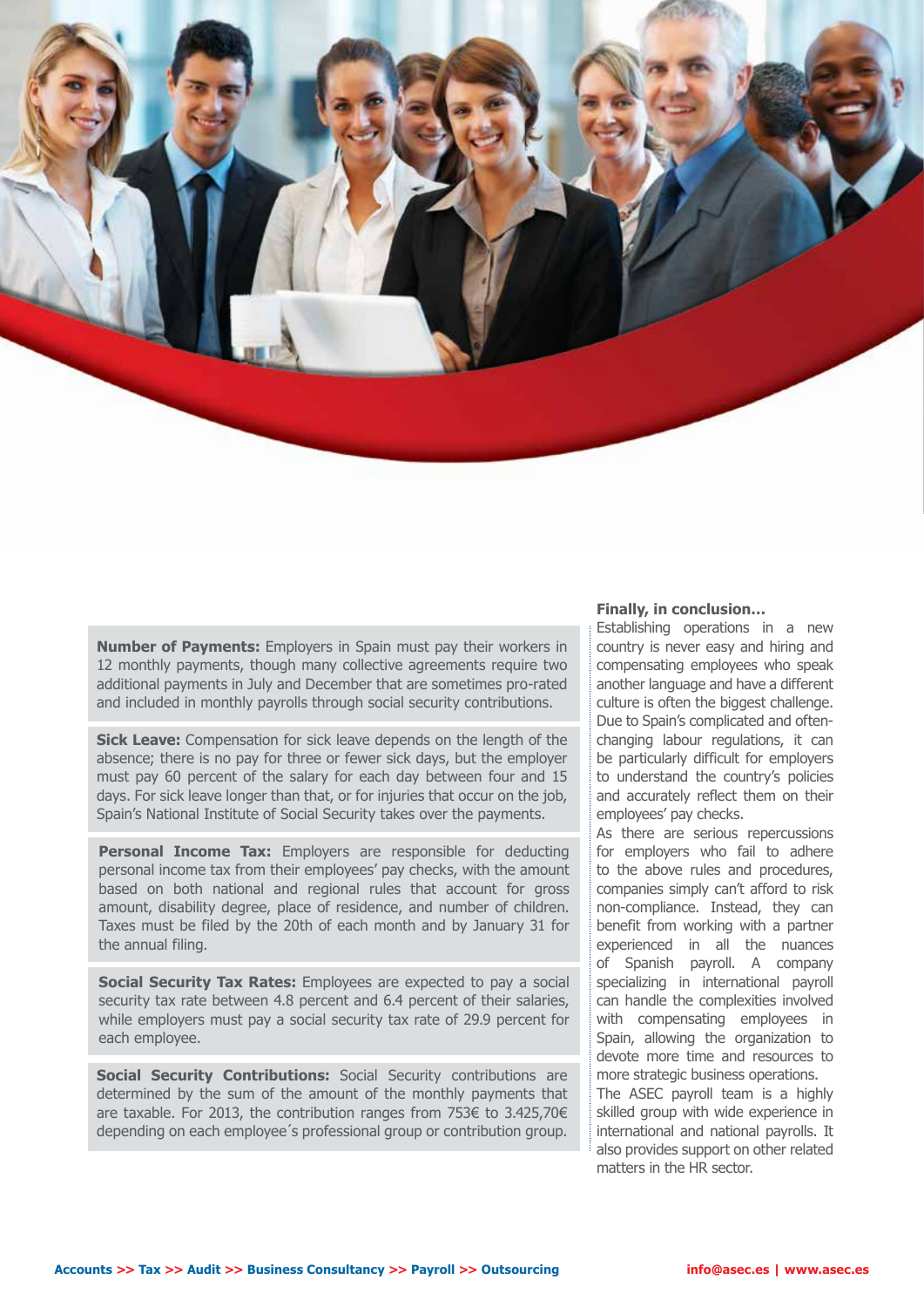### **ECOFIN POLICY STATEMENT ON OFFSHORE JURISDICTIONS**

ECOFIN, the group of finance ministers of the EU countries, recently made a policy statement with regard to the harmful effects of the offshore tax regime, in particular the Gibraltar one, in relation to income taxes.

In 2008 the European court of justice ruled in favor of Gibraltar, against a resolution of the European Commission, thereby recognizing their right to raise local taxes.

However on the 15 November 2011, the European Court of Justice, overturned this ruling, arguing that the legislation enacted in 2002 by the Gibraltar authorities, gave unfair advantages to companies who really did not have a real local presence, and who were not subjected to paying taxes in that jurisdiction.



### **YET MORE TAX CHANGES**



The readers of this bulletin might well be forgiven for the abundance of tax issues included. Well contrary to what many readers may think, this is not our doing!

As mentioned in our intro, the new Spanish government made it clear in December 2011, shortly after taking office, that they proposed substantial changes, and that it would take a considerable amount of time to get these on the statute book.

#### **The new legislation makes the following changes:**

- 1. Joint responsibility for directors of operating companies where taxes are filed but the amounts due are not paid.
- 2. The winding up of companies were taxes remain unpaid may give rise to personal responsibility of the shareholders.
- 3. The use of company owned homes by the shareholders after liquidation will be prohibited whilst tax debts remain unpaid.
- 4. It is the responsibility of all tax payers to cooperate with the tax inspectors, where a review or investigation is being carried out. Failure to do so will give rise to substantial fines and penalties.
- 5. The tax authorities can also embargo assets to ensure that any taxes due or potential due are covered.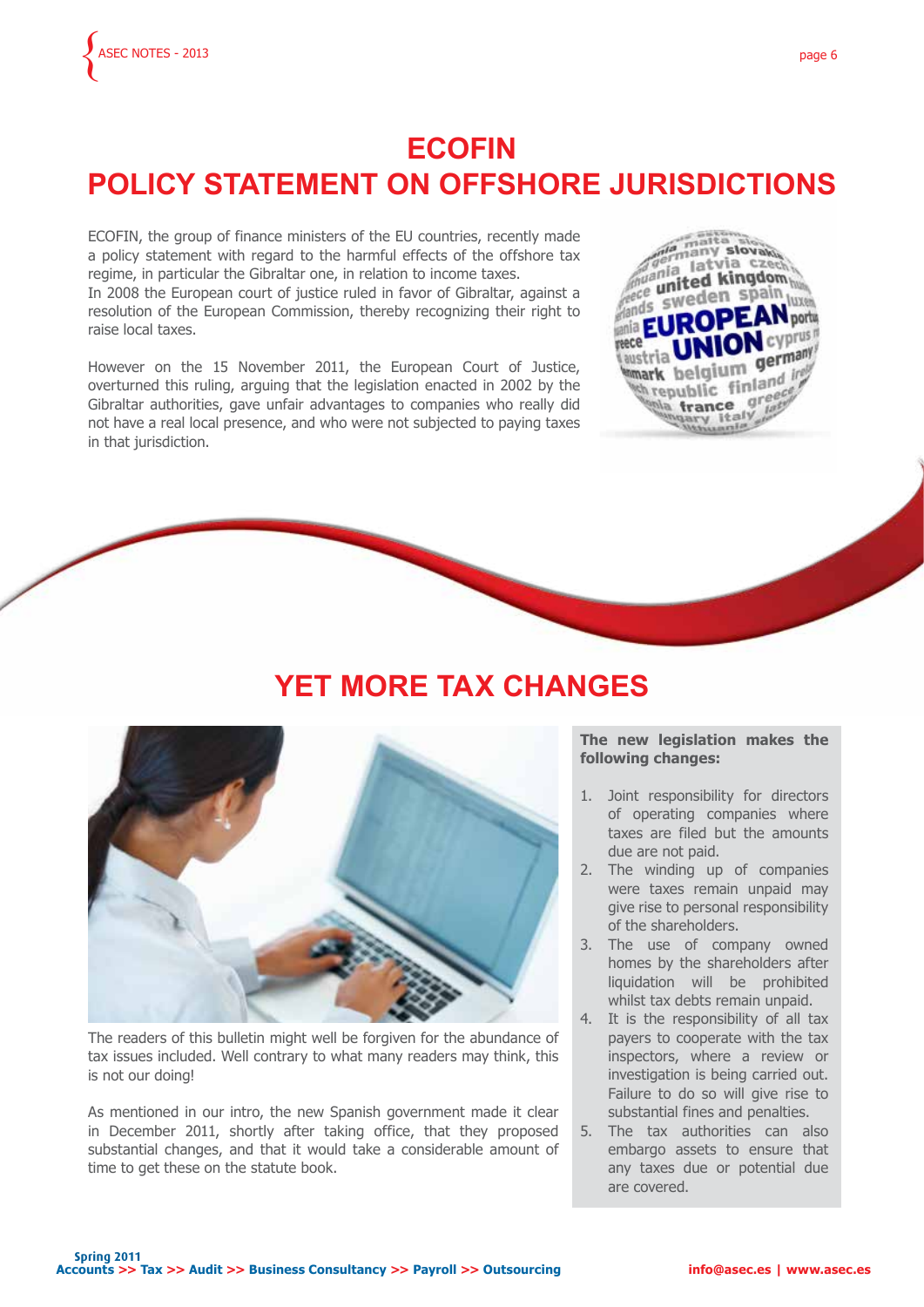

### **MONEY LAUNDERING, KEY FACTORS FOR ITS PREVENTION**

The last 10/15 years have had a substantial change on the Spanish economy. One of the main contributors being the huge influx of foreign workers, particularly from South America. Its currently estimated that the number of these Latin immigrants is around 500.000. This phenomenon is not limited to Spain, a substantial number of other EU members have experienced the same.

One of the main effects of this influx is the setting of exchange bureaus which are widely used by immigrants to send money back home.

The effect of this phenomenon is the high risk it creates as it introduces large amounts of cash into the circuit, which cannot be traced.

The subsequent movement of these funds through the international circuit is largely done through intermediaries, thus removing the identity of the persons involved, something that the international drug world has picked on and used for its benefit.

The fiscal authorities of the western world have therefore introduced measures to ensure that maximum identification of the parties involved in exchange transactions are produced and documented.

Spain has followed through with strong measures to limit the use of cash for making payments up to 2,500 Euros.

The ASEC group has maintained a strong KYC (Know your client) policy in place before it accepts new clients, and follows this up with regular reviews.

## **THE VAT INFORMATION EXCHANGE SYSTEM**

#### **What is the VAT Information Exchange System (VIES)?**

It is an electronic means of transmitting information relating to VAT-Registration (=validity of VAT numbers) of companies registered in EU. Furthermore, information relating to (tax exempt) intra-Community supplies between Member States' administration is also transmitted via VIES.

#### **How is this information obtained?**

The information relating to VATregistration data is captured by the national administrations and fed into national databases. This applies also to the intra-Community supplies declared on "recapitulative statements".

#### **How up-to-date is the data?**

The data is real-time. Each time you make a request, a message is sent



to the Member State which issued the VAT identification number asking if the number quoted is valid.

#### **Can I make batch requests via VIES on the Web?**

No. The system is designed for single requests.

#### **Will further information be made available?**

No. Only confirmation on whether or not a number is valid.

The system indicates that a number is invalid. What action should I take? A number can be invalid for a number of reasons. In the first case, check with your customer that the number quoted by him is correct (correct number of characters, correct length). If the number quoted by your customer, even after checking, continues to be invalid, you should ask him to contact his tax administration.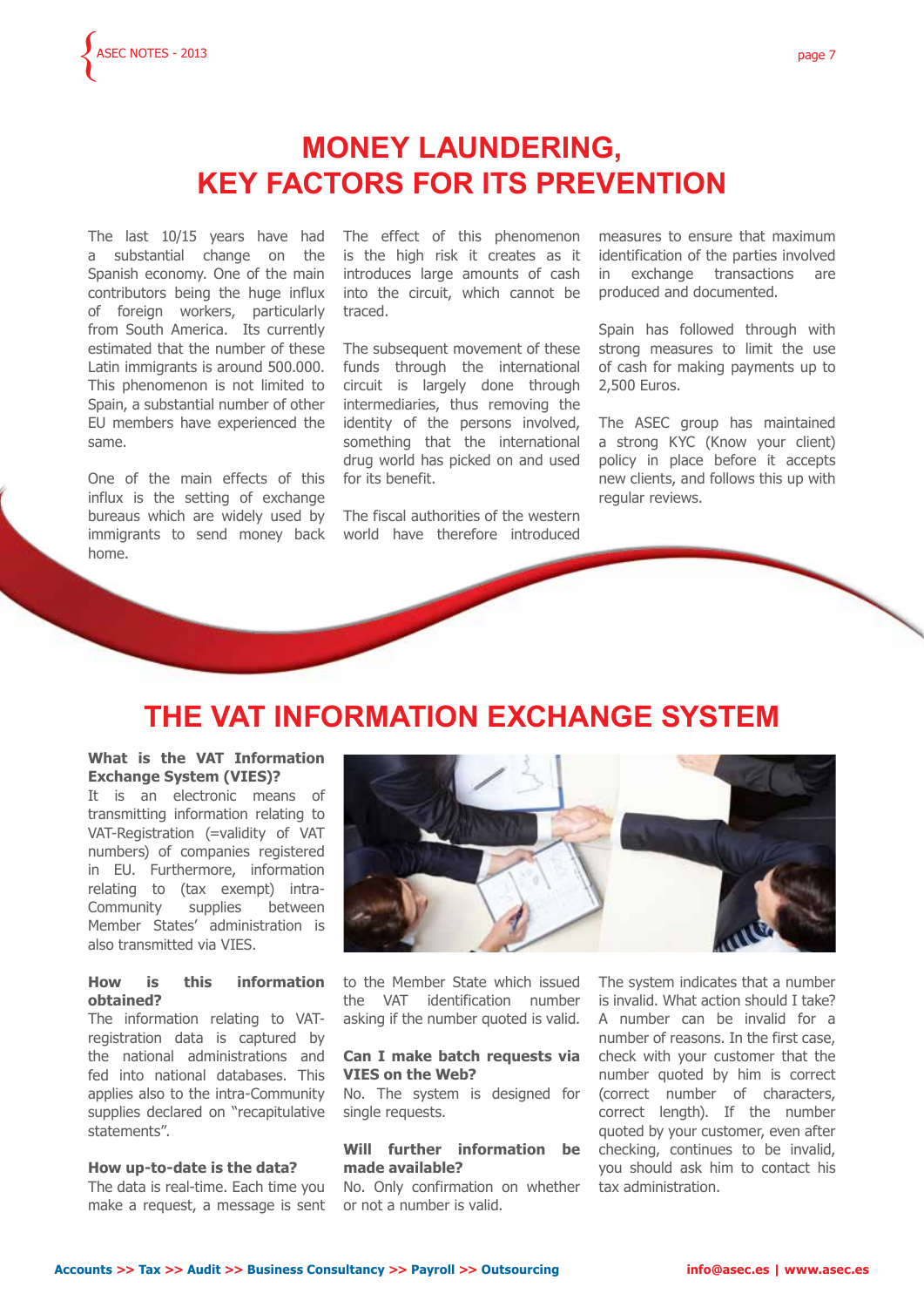

### **TAX FRAUD AND OTHER ISSUES**

Gaona Abogados, Malaga.

On the 28th December last, the Spanish government published changes to the Penal Code, aimed at creating greater transparency in the detection of tax and Social Security fraud.

The major change brought about by this legislation is that this type of criminal action will not paralyze action for the recovery of unpaid taxes or other types of contribution to the exchequer. This will also bring about automatic communications from the tax authorities to the prosecutor general's office. Thereby making prosecution much faster.

#### **CORPORATE DEFENSE**

In accordance with the changes introduced to the penal code, companies will find themselves facing substantial criminal responsibilities, previously not attributable to legal entities such as limited companies.

**What does this new responsibility mean for such entities?** For profit Legal entities until now worked under the premise that only individuals could be held accountable under criminal considerations.

With the lifting of the veil by this new law, managers, directors, and in some cases the shareholders, may/will be held accountable for the wrongdoings of the companies they are involved in. This accountability is extended to managers and other authorized employees of the entity in question.

This major change to company law makes it extremely important for all directors and managers to take proper legal advice when entering into contractual arrangements on behalf of their businesses.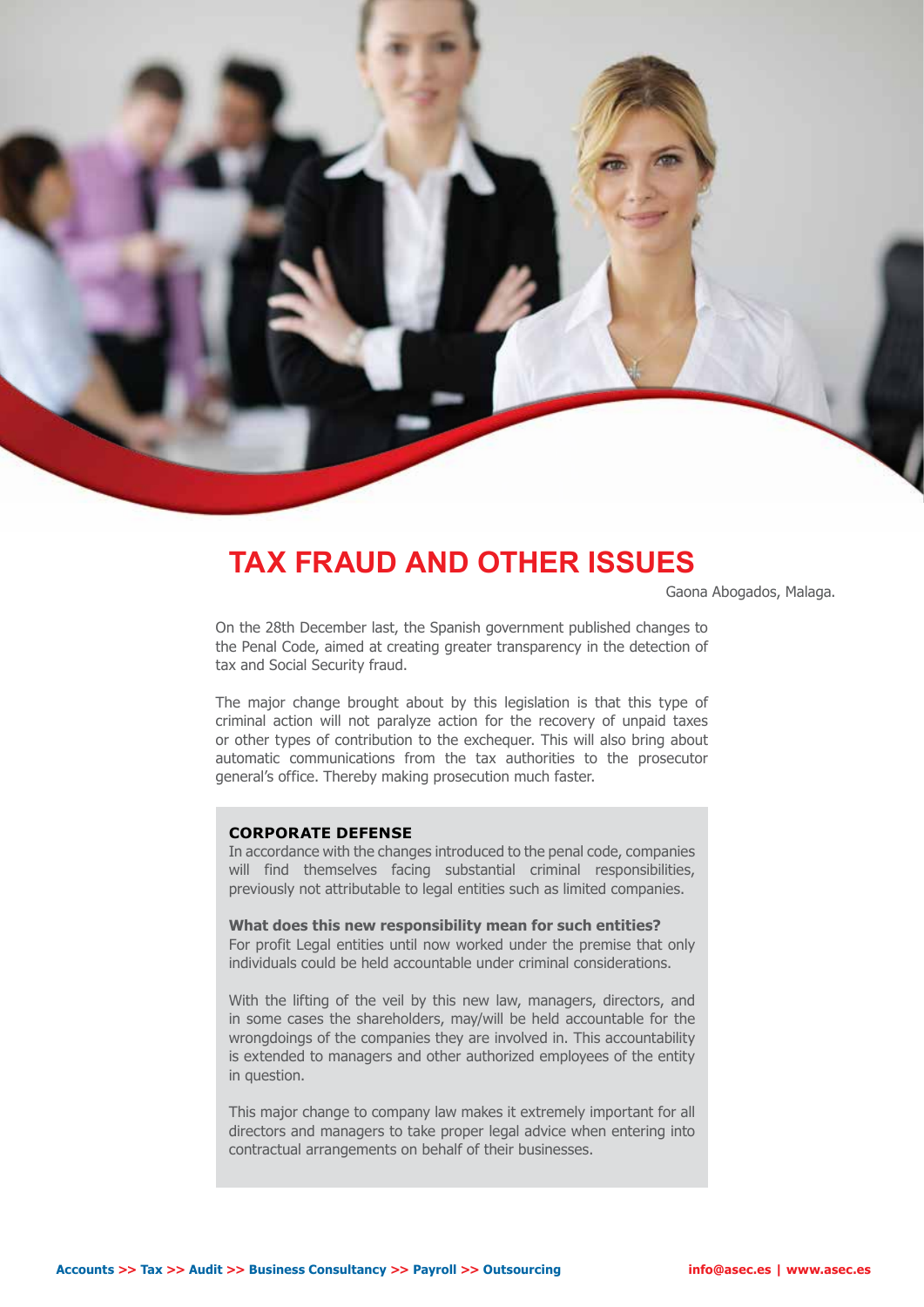### **ASSETS SITUATED OUTSIDE SPAIN AND THE OBLIGATION OF HAVING TO REPORT THEM**

A new law to fight against tax fraud came into force on 31st October 2.012. This law was processed urgently as a way of encouraging the tax amnesty in its final stretch.

Although the amnesty has raised only 1,200 million Euros, the whole process has brought about new tools to enable the government to uncover assets, undeclared bank accounts and hidden capital that will start to be taxed on and thus make a contribution to the national budget.

This amnesty has brought about the feasibility of regularizing undeclared assets, and at a very low levy of 10%.

Those taxpayers who have taken the advantage of the fiscal amnesty, have also been obliged to make complementary tax returns for those taxes which were not under the amnesty procedure such as: inheritance tax, wealth tax, VAT etc.

This new law designed to fight against tax fraud, contemplates a new obligation for Spanish tax residents who will have to inform the authorities of their assets situated abroad.

Spanish Tax residents will have to declare these assets if they are owners, duly empowered representatives, authorised signatories, or ultimate beneficiaries as indicated in the Spanish Prevention of Money Laundering Law (10/2010 of 28th April).

Furthermore, this new law also mentions "trusts" or other analogous legal figures in relation to the obligation of reporting. We highly recommend that Spanish tax residents, who may have any type of connection with trusts or other analogous legal figures, that hold assets abroad, seek personal advice in order to clarify whether the relevant informative declaration should be submitted.

The foreign assets to be reported not only refer to bank deposits but also comprise others such as shares, bonds, properties, life insurances, annuities, pension schemes etc

This informative declaration must be provided to the Spanish Tax Office, within the first quarter of 2.013, detailing all the assets situated abroad at 31st of December 2.012 as from 50.000€. This amount will have to be calculated in accordance with a classification of each type of asset. For subsequent years, the declaration will have to be submitted, only if the figure of 20.000€, per each type of asset, is exceeded. Spanish resident taxpayers who are obliged to file this declaration and do not comply with this obligation will be penalized with a minimum fine of 10.000€, that will be increased by 5.000€ for each type of information not provided. Furthermore, these undeclared assets, together with their undeclared related accumulated earnings, will be subject to the top income tax rate, moreover 150% penalty will be calculated on the mentioned tax payment brought to light. On the other hand, if the informative declaration is submitted but out of time, a

minimum fine of 1.500€ will be imposed, which can be increased in 100€ per each piece of information not given. It is important to bear in mind that there is no time limit for the Spanish Tax office to open a Tax Investigation and request the tax and penalty payments in relation to assets situated outside Spain. These tax obligations are not statute barred.

This measure could also affect Spanish companies with assets outside Spain, which will have to comply with the above mentioned requirements.

This strategic fight against tax fraud has the aim of putting an end to the tax regularization processes which have been used so often in the past.

A requirement also exists for these tax payers to make regular declarations to the Bank of Spain, in relation to such investments. In addition they must be declared in their annual wealth tax returns (for individuals), and any income or gain derived there from, equally disclosed for income tax purposes.

The opening and or closing of the above types of bank accounts must also be reported to the Bank of Spain within a month.

Details of the movements in these accounts must equally be reported annually.

All the above mentioned disclosures have to be made via Internet.